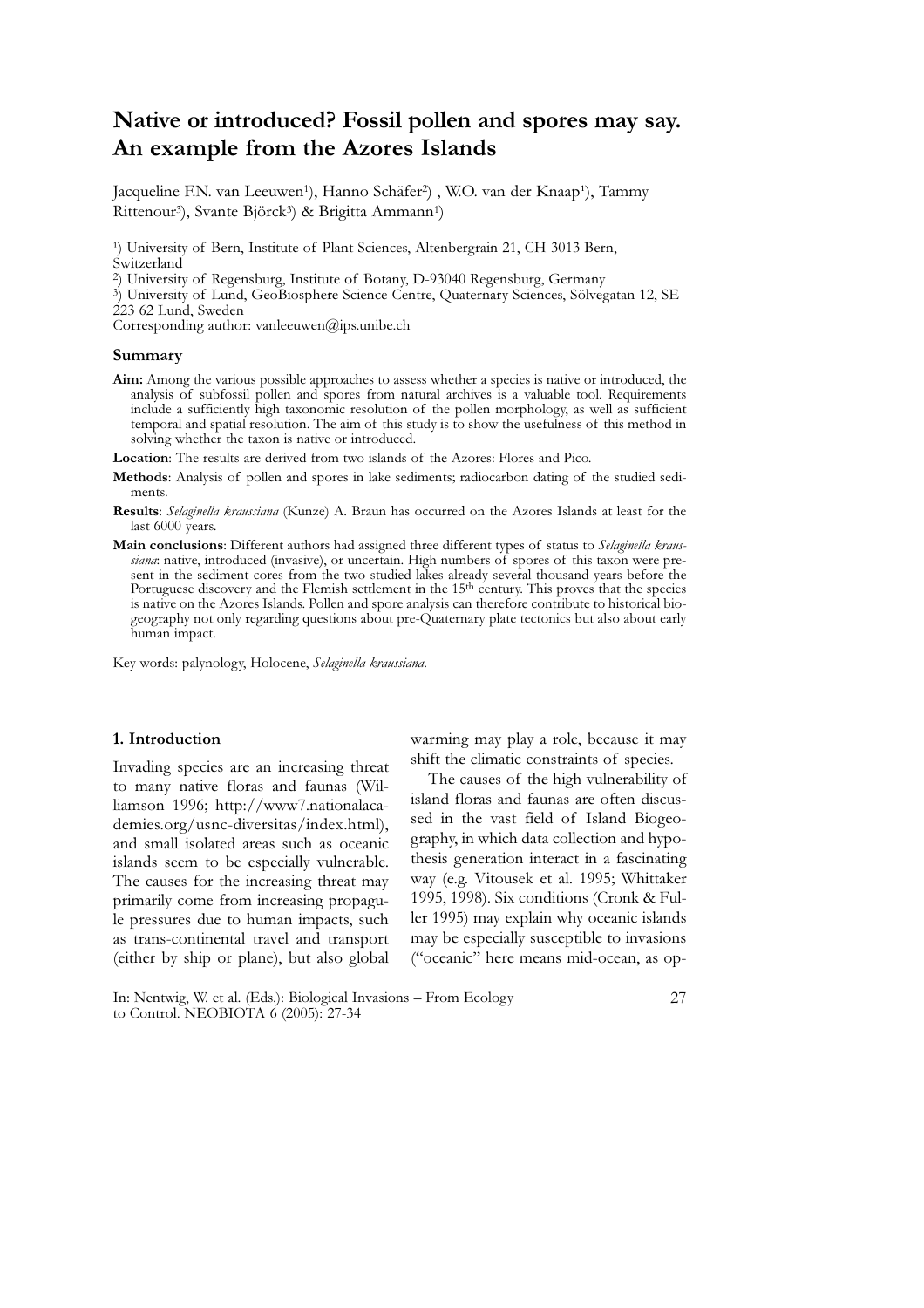posed to continental shelf):

- 1) species poverty (because of great distances from continents),
- 2) evolution in isolation,
- 3) early European colonisation,
- 4) small spatial scales,
- 5) crossroads of international trade, and
- 6) ecological release (alien species may arrive without natural pests).

To collect reliable data on invasions, the first step is to clarify which species are native and which are not, and if not, when were they introduced. The most important criteria were listed by Webb (1985): fossil evidence, historical evidence, habitat, geographical distribution, ease of naturalisation elsewhere, genetic diversity, reproductive pattern, and supposed means of introduction. These criteria were used by one of us in an attempt to analyse the flora of the Azores (Schäfer 2003). An approach combining phytosociological, ecological, phytogeographical, and historical data was recently presented by Decocq et al. (2004). The use of fossil pollen to answer status questions has been criticised because the taxa are usually identifiable only to genus level, and doubts about long-range transport remain (Webb 1985).

Here we show that under certain conditions pollen and spores in lake sediments can be very useful to clarify status problems. As an example we discuss the species Selaginella kraussiana (Kunze) A. Braun on the oceanic Azores archipelago, to which different authors assigned three different types of status: native, introduced (invasive), or uncertain (see Table 1). Palynology in lake sediments provides a datable record of its spores. Presence or absence of the plant before the first discovery and settlement of the Azores in the late 15th century can thus be assessed.

## 2. Material and methods

# 2.1 Taxonomic and biogeographical background

Selaginella kraussiana (Selaginellaceae) is a heterosporous pteridophyte related to the clubmosses and has characteristic reticulate, narrowly winged megaspores (c. 750 µm) and echinate microspores (26-32 µm) with bases of spines joined to form ridges. It was described as Lycopodium kraussianum by the German botanist G. Kunze in 1844 on the basis of a specimen collected by C. von Krauss 1839 in Natal, South Africa (Kunze 1844). It was later transferred to the genus Selaginella (Braun 1860) and reported as native throughout the African continent from the Cape to Sudan and Ethiopia, and from Sierra Leone to Kenya and Mozambique (e.g. Hassler & Swale 2002). It is widely planted as an ornamental, certainly the most common Selaginella in cultivation worldwide, and it has been reported as an escaped, naturalised, or invasive species from the Neotropics (Brazil, Panama, Jamaica, Hawai'i), the southern USA (California, Alabama, Georgia, the Carolinas), South Australia, New Zealand, and several W-European countries (Portugal, Spain, Great Britain, France, Belgium) (e.g. Wilson 1996). It is common on the Canaries, Madeira, and all islands of the Azores (Schäfer 2003) but its status in the middle-Atlantic islands is controversial (see Tab. 1). It cannot be a Tertiary relict because the Azorean islands are too young: the oldest rocks are c. 5 million years old (Féraud et al. 1980).

#### 2.2 Palaeoecology

We studied sites on two different islands of the Azores. Flores is the westernmost island, and like all Azorean islands of volcanic origin. It is situated on the Ameri-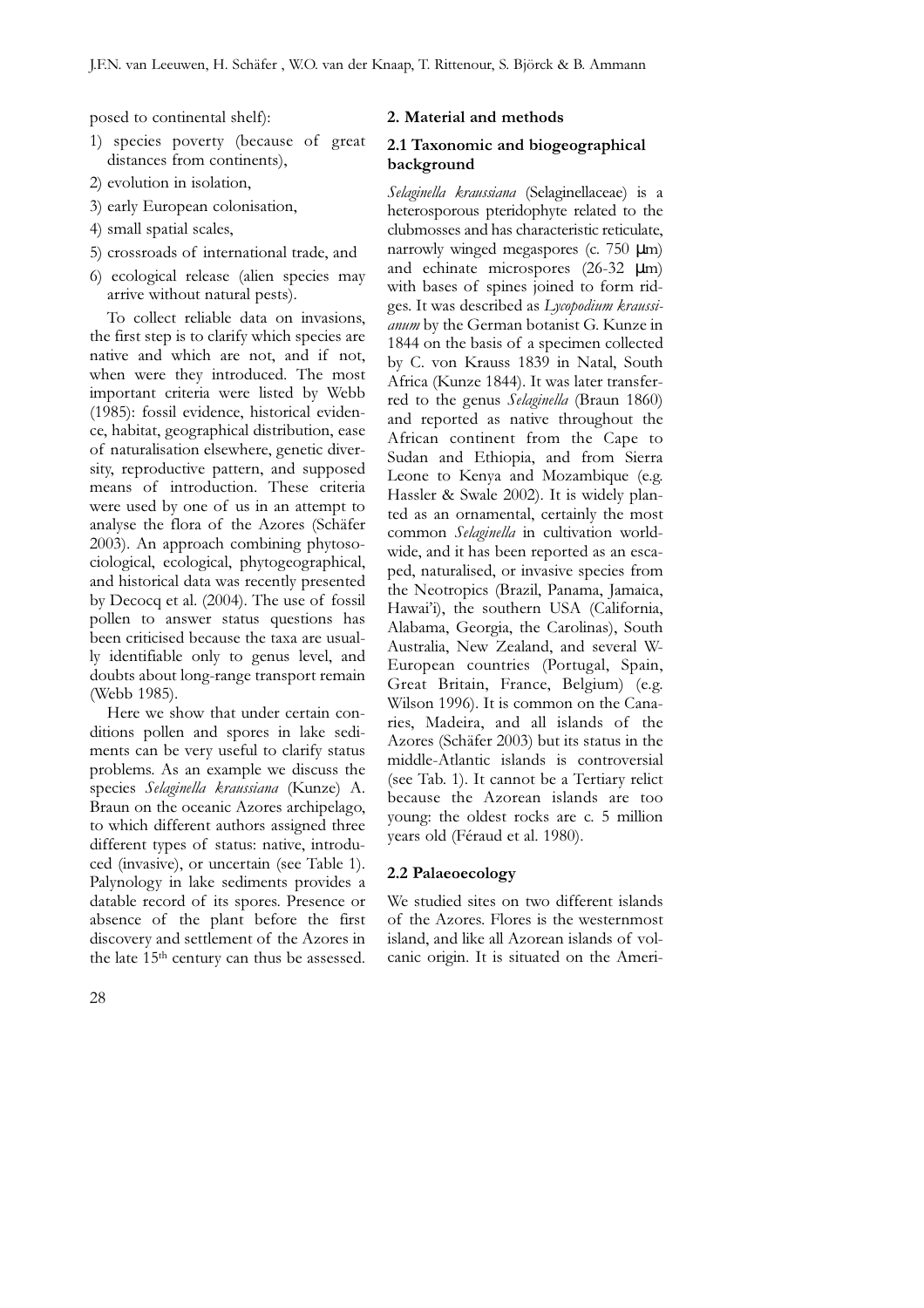| Literature                                                  | Selaginella kraussiana (G. Kunze) A. Braun                                                                                                                                                                                                                                                       | <i>S. azorica</i> Baker                                                                                             |
|-------------------------------------------------------------|--------------------------------------------------------------------------------------------------------------------------------------------------------------------------------------------------------------------------------------------------------------------------------------------------|---------------------------------------------------------------------------------------------------------------------|
| Seubert & Hochstetter<br>1843; Watson 1844;<br>Seubert 1844 | Native (as Lycopodium denticulatum)                                                                                                                                                                                                                                                              |                                                                                                                     |
| Drouet 1866                                                 | <b>Native</b> (as Selaginella denticulata)                                                                                                                                                                                                                                                       |                                                                                                                     |
| Watson 1870                                                 | <b>Native;</b> this species has always passed () for<br>Lycopodium (Selaginella) denticulatum () Those<br>reserved for my herbarium belong to Kraussiana<br>() I assume this to be equally true also of the<br>Selaginella recorded as <i>denticulata</i> in the works<br>by Seubert and Drouet. |                                                                                                                     |
| Baker 1883 & 1884                                           | Cape Colony, Natal, Fernando Po, Cameroon<br>Mountains, Azores, Madeira, and reported also the Azores (based on single,<br>from Sicily. 'S. Brownii Hort. Stansfield' is a<br>dwarf variety from the Azores.                                                                                     | Described as new endemic of<br>sterile specimen collected by<br>Arruda Furtado in the<br>"mountains of the Azores") |
| Trelease 1897                                               | Native, common                                                                                                                                                                                                                                                                                   | Endemic to the Azores,<br><b>rare or local</b> (not seen)                                                           |
| Gandoger 1899                                               | Endemic (or almost endemic) to the Azores                                                                                                                                                                                                                                                        | Endemic (or almost<br><b>endemic</b> ) to the Azores                                                                |
| Tutin & Warburg 1932                                        | Not mentioned                                                                                                                                                                                                                                                                                    | <b>Endemic to the Azores</b><br>(Faial, Pico)                                                                       |
| Palhinha 1943                                               | <b>Native</b> ; Azorean and African specimens identical                                                                                                                                                                                                                                          | <b>Endemic to the Azores</b><br>(not seen)                                                                          |
| Dansereau 1961                                              | Macaronesian-African                                                                                                                                                                                                                                                                             | <b>Endemic to the Azores</b><br>(not seen)                                                                          |
| Palhinha 1966                                               | Subspontaneous, native in tropical and S Africa; Synonymous to S. kraussiana<br>commonly cultivated in continental Portugal                                                                                                                                                                      |                                                                                                                     |
| Ward 1970                                                   | <b>Native</b> ; ubiquitous as extensive mats in woods, Synonymous to S. kraussiana?<br>fields, and calderas                                                                                                                                                                                      | more work is needed                                                                                                 |
| Franco 1971                                                 | Introduced to the Azores and to Portugal,<br>native in tropical and South Africa                                                                                                                                                                                                                 | Not mentioned                                                                                                       |
| Sjögren 1973                                                | Now frequent in most plant communities on<br>all islands; probably extension of the<br>distribution during the last 100 years                                                                                                                                                                    | Not mentioned                                                                                                       |
| Nogueira 1980                                               | Spores or fragments of this species could have Synonymous to S. kraussiana<br>been brought to the Azores together with seeds<br>or ornamental plants imported from S Africa,<br>Today it is perfectly adapted,  and almost<br>showing characters of native status.                               |                                                                                                                     |
| Dostal 1984                                                 | <b>Native on the Azores</b> (and Central and Southern<br>Africa), in gardens since 1800, often escaped and<br>found in Belgium and Northern Italy                                                                                                                                                | Synonymous to S. kraussiana                                                                                         |
|                                                             | Valentine & Moore 1993 Native in tropical and southern Africa. On the Synonymous to S. kraussiana<br>Azores status doubtful, possibly native, in<br>some western European countries not native                                                                                                   |                                                                                                                     |
| Schäfer 2003                                                | <b>Escaped</b> ornamental plant, <b>naturalised</b> and<br>invasive; native to tropical and S Africa                                                                                                                                                                                             | Synonymous to S. kraussiana                                                                                         |

Table 1: Taxonomy and biogeography of Selaginella kraussiana and S. azorica.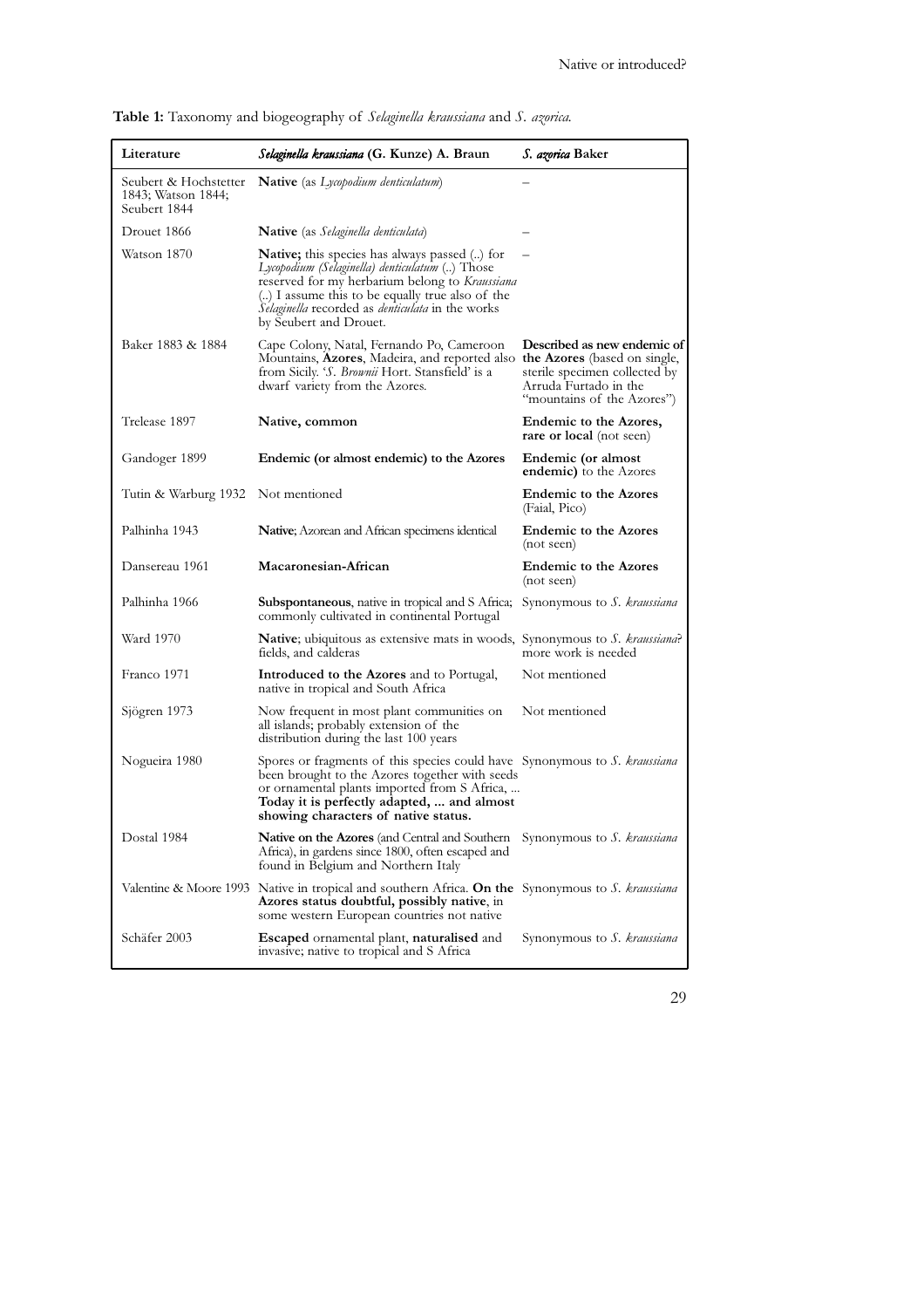can continental plate. The island was probably discovered in the early 14th century (Bento 1993) but remained uninhabited until 1472 when Wilhelm van der Haegen founded a small settlement near the coast (Frutuoso 1589). Its landscape contains seven crater lakes. Lagoa Rasa on Flores (39° 24.49823' N, 31° 13.49822' W, 530 m a.s.l.) is, as the name suggests, a shallow lake. In 1998 we obtained 340 cm of sediment beneath 620 cm of water with a square-rod piston corer (Wright 1991). Radiocarbon dates on terrestrial plant macrofossils were obtained at Utrecht and Poznan (details follow in Amman et al. in prep.). For the pollen analysis of 45 samples reference material from the Palynological Laboratory of the Instituto Português de Arqueologia (Lisbon) was used as well as the keys of Reille (1992) and Punt & Blackmore (1991).

Further palynological information comes from Lagoa da Caveiro on the island of Pico (38° 26.10' N, 28° 11.79' W, 903 m a.s.l.), whose volcano is the highest mountain of Portugal, situated on the Eurasian plate in the central group of the Azores. The 625 cm of sediment, mainly clay gyttja and gyttja, has a robust chronology based on >20 radiocarbon dates.

#### 3.Results

The sediment of Lagoa Rasa on Flores is mainly organic gyttja, and the lowermost 1.5 cm is compressed. Volcanic material, e.g. pyroclastics, were not reached. The depth-age relationship is based on five radiocarbon dates.

The complete results of pollen analysis of Lagoa Rasa will be discussed in a separate paper focussing on the composition of the vegetation before and after human impact (Ammann et al. in prep.). In Fig. 1 we present a summary diagram and the record of Selaginella kraussiana.

The taxon in question, Selaginella kraussiana, shows high values since the beginning of the record, about 2435 radiocarbon years BP, i.e. about 500 BC (calibrated). The record of this very characteristic microspore is continuous throughout the approximately 2500 years recorded, whereas human impact sets in during the late  $15<sup>th</sup>$  or early  $16<sup>th</sup>$  century AD (at about 190 cm sediment depth).

Spores of Selaginella kraussiana were also encountered in the sediments of Lagoa do Caveiro on Pico (analysis: T. Rittenour). This lake has so-far the longest sediment record found on the Azores, and the oldest cored sediments are radiocarbon dated to ca. 4000 years BC (calibrated). High values of Selaginella *kraussiana* spores (up to  $27\%$ ) were found in the oldest sediments and throughout the sediment sequence.

These finds show that the taxon is native to at least two islands of the Azores archipelago, Flores and Pico.

## 4. Dicussion

Pielou (1992) states: "Oceanic islands (..) can only have acquired their biota by jump dispersal", and "waif biota (..) are disharmonic – they contain a disproportionately high number of organisms adapted to jump dispersal."

Selaginella kraussiana on the Azores receives three different biogeographical statuses, i.e. native, introduced/escaped/ naturalised/invasive, or uncertain and was even listed as Azorean endemic by Gandoger (Tab. 1). It was first collected on the Azores by C. F. Hochstetter in 1838 and considered as a native species but confused with Selaginella denticulata, which had never been collected in the Azores. In 1870 H. C. Watson in his revision of the flora of the Azores identified the Azorean specimens as S. kraussiana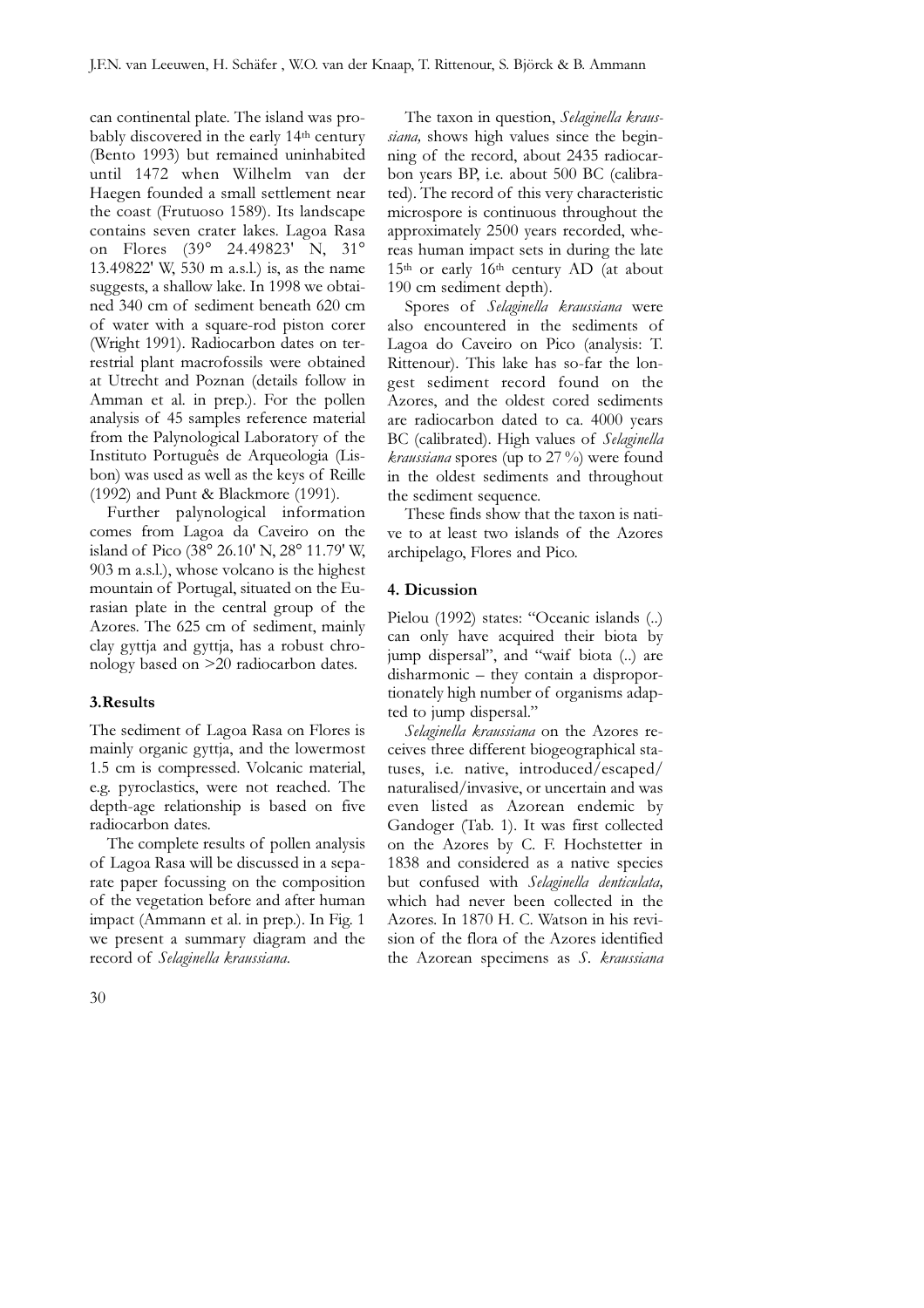

(Watson 1870). Baker (1883) described a new endemic Selaginella azorica on the basis of a single, sterile specimen collected by Arruda Furtado in the Azores. This taxon was cited as Azorean endemic by several authors (Tab. 1), but it was actually seen on the islands (on Faial & Pico) only by Tutin & Warburg (1932), who do not mention S. kraussiana, which today is a very common plant on both islands. Alston (1956) stated that the type of S. azorica is in fact only a form of the variable S. kraussiana, which is the only Selaginella reported from the Azores within the past 40 years. Thus we conclude that the taxonomic questions have been clarified and therefore concentrate on the question of the biogeographical status of S. kraussiana on the Azores.

The degree of dispersibility of propagules is a major factor for the colonisation of oceanic islands. Spores and minute seeds can be transported very easily by wind. Adsersen (1995) in his overview of groups of organisms and their dispersibility mentions spores as the smallest entities and therefore with the lowest percentage of endemism. This is certainly true for bryophytes with many cosmopolitan species. However, there seems to be a considerable difference in dispersibility between bryophyte and pteridophyte spores. Among the bryophytes of the Azores very few true endemics occur, but among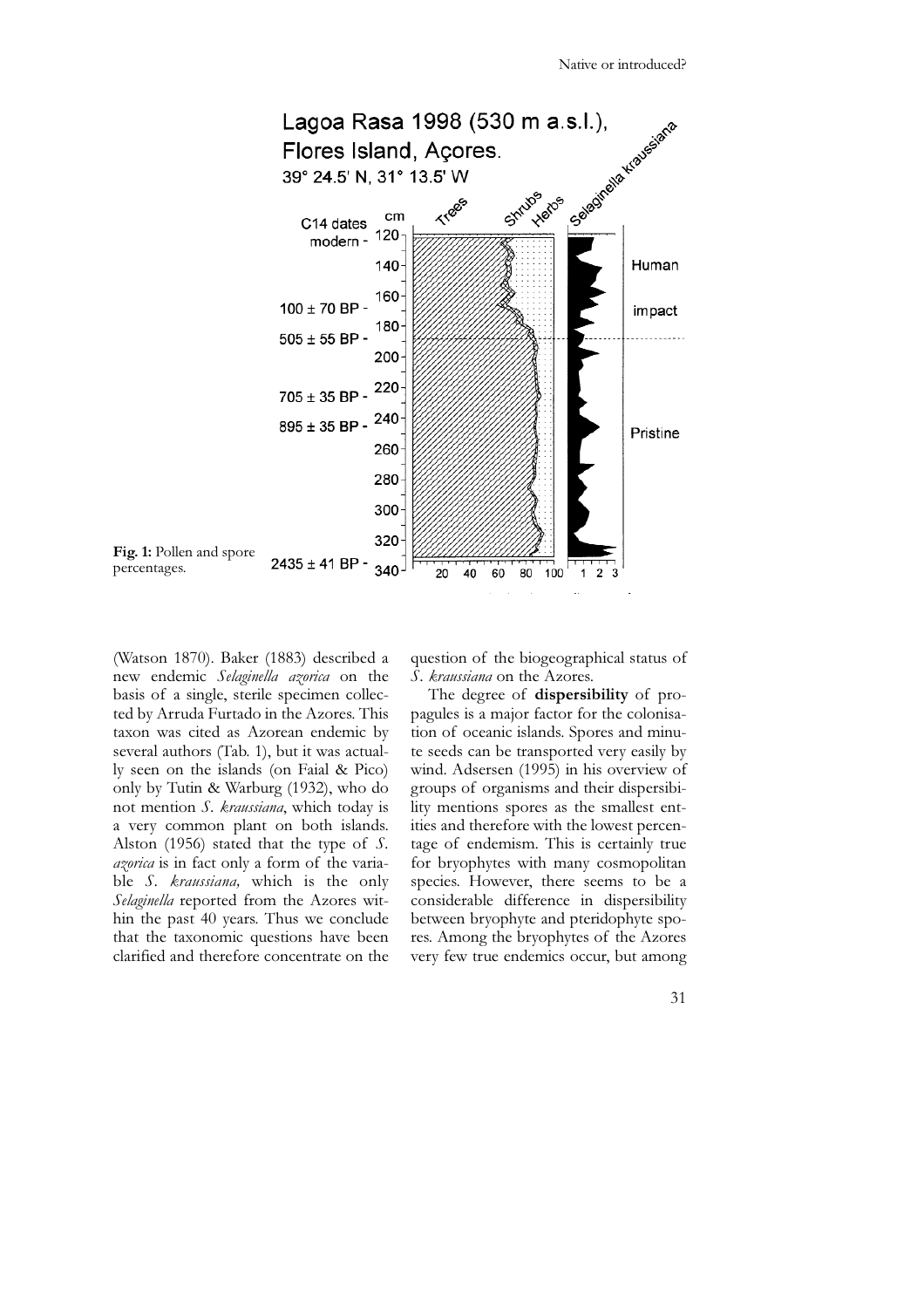the c. 66 endemic vascular plant species of the Azores are seven pteridophytes (Schäfer 2003). Apparently these pteridophytes were unable to reach the nearby Madeira group, where they could have established populations under similar ecological conditions. In the opposite direction, other pteridophytes such as Selaginella denticulata (not rare on Madeira), never seem to have reached the Azores. The transport of short-lived spores of certain ferns that depend on high humidity and of large Selaginella megaspores, which are produced in comparatively small numbers, seem to be much more difficult than the transport of small bryophyte spores. Thus, the first megaspores of Selaginella kraussiana, which has the largest megaspores of its genus, were probably not transported by wind directly from the African continent to the Azores but originated from populations established earlier on Madeira. The total distance that had to be covered by wind transport is then reduced to c. 800 km.

Sauer (1988) suggests that spores follow "Beijerinck's Law: everything is everywhere but the environment selects". This would imply that the microspores of Selaginella kraussiana observed in the presettlement sediments might have resulted from long-distance transport from the African population, and it would then not indicate the local presence of the plant on the islands of Flores and Pico. But we feel confident that we can exclude longdistance transport here for most of the microspores for the following reasons: (1) the spores are present in every sample studied, (2) the spores reach quite high percentages (ca. 2.5 % in Lagoa Rasa and >25 % in Lake Caveiro), and (3) high percentages are reached in a period with rich communities, including high pollen- and spore-producers, so the high spore percentages are not a result of generally low pollen or spore production.

Historical biogeography, as the interface between biogeography and geology, usually attempts to explain disjunct range patterns with either plate tectonics or Pleistocene glaciations as potential causes. But for the question of native or introduced, shorter time scales and a higher temporal resolution are required. Human impacts on flora and fauna are a phenomenon of the Holocene, i.e. the last 11,500 years, in which a temporal resolution of 50 years or less is appropriate. On many remote islands, like the Azores, the time period of human impact can be reduced to only a few hundred years.

The precondition for the assessment of a native or introduced status of a species is that the taxon produces sufficient and identifiable fossils (such as pollen, fruits, chitinous remains). The fossils should therefore be morphologically unique, and the animal or plant should have lived close enough to the basin where the fossil is archived (usually a lake or mire). Organisms that are not recorded are those without hard fossilising parts (e.g., many amoebae), groups producing fossils that cannot be identified to species or genus level (e.g., pollen of Poaceae), and species producing good fossils but in insufficient numbers (e.g., entomophilous plants of a dry meadow). In the middle-Atlantic islands, the absence of adequate lakes or peat bogs is also a major problem (e.g., Canaries, Madeira, Cabo Verde, lowland regions of the Azores). But even with this restriction, palaeoecology and biostratigraphy of Holocene deposits can clarify at least some cases of unclear status.

### **Conclusions**

With palaeobotanical methods we could unequivocally confirm the status of Selaginella kraussiana as native on the Azores islands. Its populations on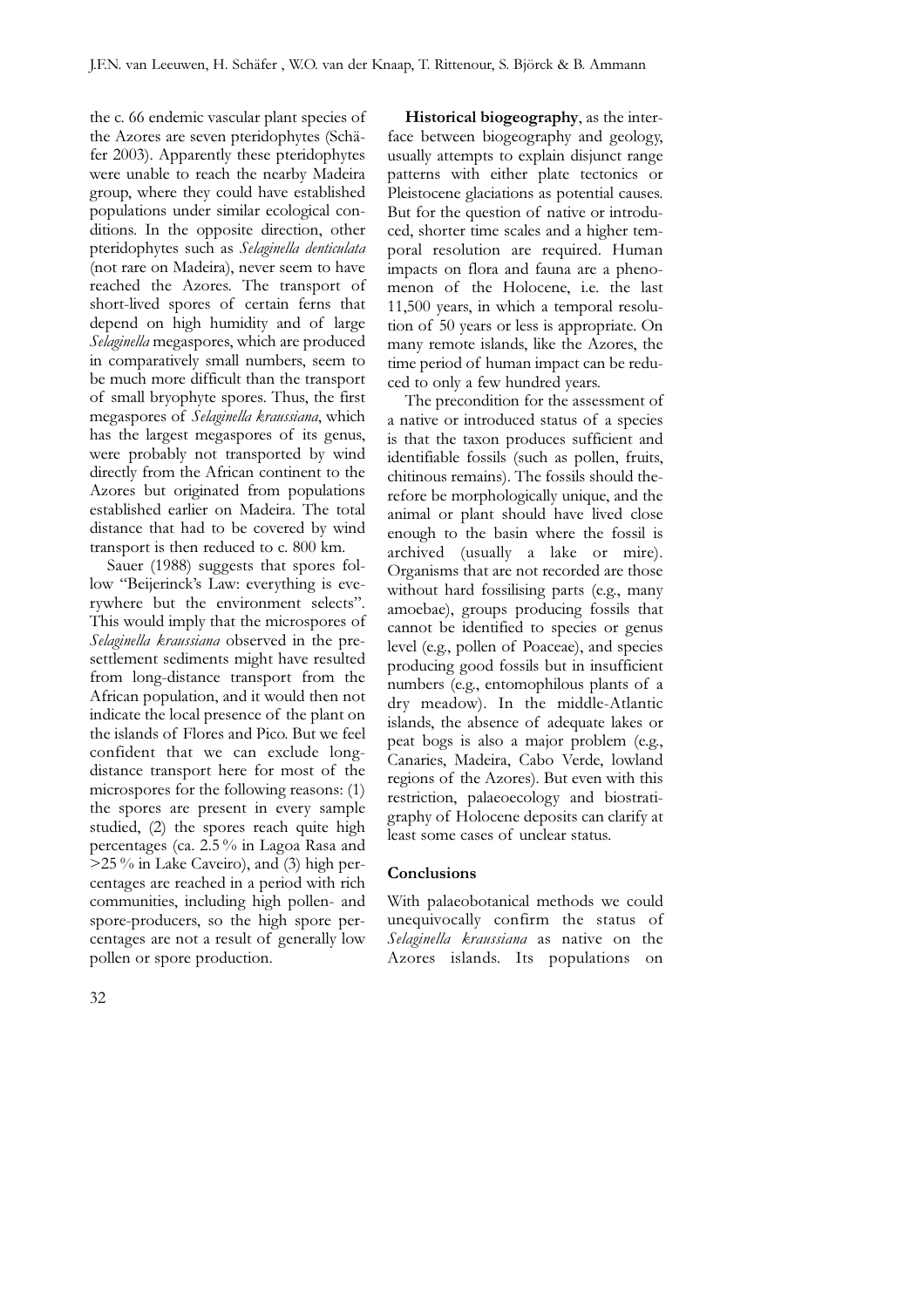Madeira and the Canary Islands are probably also native and can be considered as the connecting link between the main African populations of Selaginella kraussiana and the remote Azores populations.

For certain groups of organisms highresolution studies in Holocene lake sediments and peats may answer the question when a certain taxon arrived in the area. The time of its arrival can then be compared to the traces of prehistoric or historic human impact on the vegetation and environment. This may give a clue whether the taxon is native or introduced. For plants, the analysis of pollen, spores, and macrofossils may provide an answer. Thus we may fulfil the promise of "A Factual Basis for Phytogeography" expressed by the subtitle of Sir Harry Godwin's (1975) monumental work "The History of the British Flora". We may thus contribute to "historical biogeography" by concentrating on the Holocene and on human impact, thereby providing an interface between palaeoecology, biogeography, and our efforts to recognise early invasions.

#### References

- Adsersen, H. (1995): Research on Islands: Classic, Recent, and Prospective Approaches. Islands. Biological Diversity and Ecosystem Function 115 (ed. by H. Adsersen). Springer, Berlin.
- Alston, A. H. G. (1956): Selaginella. Royal Horticultural Society, Dictionary of Gardening. Suppl., 317.
- Baker, J. G. (1883): A synopsis of the genus Selaginella. No. 58. – Journal of Botany 21: 210.
- Bento, C. Melo (1993): História dos Açores. 2. ed. Ponta Delgada. 177 pp.
- Braun, A. (1860): Selaginella kraussiana. Index Seminum Hort. Bot. Berol. Append., 22.
- Cronk, Q. C. B. & Fuller, J. L. (1995): Plant Invaders. Chapman & Hall.
- Dansereau, P. (1961): Etudes macaronésiennes I. Géographie des cryptogames vas-

culaires. – Agronomia Lusitanica 23: 151- 181.

- Decocq, G. B. D., Wattez, J.-R. & Racinet, P.  $(2004)$ : A practical approach to assess the native status of a rare plant species: the controverse of Buxus sempervirens L. in northern France. – Plant Ecology 173: 139-151.
- Dostal, J. (1984): Selaginella. In: G. Hegi: Illustrierte Flora Mitteleuropas. Vol. 1, Berlin
- Drouet, H. (1866): Catalogue de la Flore des îles Açores. – Mémoires de la Société académique de l'Aube 30: 81-233.
- Féraud, G., Kaneoka, I. & Allègre, C.-J (1980): K/Ar Ages and stress pattern in the Azores: Geodynamic implications. – Earth and Planetary Science Letters 46: 275-286.
- Franco, J. do Amaral (1971): Nova Flora de Portugal (continente e Açores). Vol. 1. Lisboa.
- Frutuoso, G. (1589): Saudades da Terra. Mscr. Reprint 1984. Ponta Delgada.
- Gandoger, M. (1899): Plantes nouvelles pour les îles Açores. – Bulletin de la Société botanique de France 46: 252-258.
- Godwin, H. (1975): The History of the British Flora. A Factual Basis for Phytogeography. Cambridge University Press.
- Hassler, M. & Swale, B. (2002): Family Selaginellaceae, genus Selaginella; world species list. At: http://homepages.caverock.net. nz/~bj/fern/selaginella2.htm [accessed Sept. 2004].
- Kunze, G. (1844): Filicum in Promontorio Bonae Spei et ad Portum Natalensem. – Linnaea 18: 113-124.
- Nogueira, I. (1980): Selaginella kraussiana. In Fernandes A. & Fernandes R. Batarda. Iconographia Selecta Florae Azoricae, vol. 1(1), tab. 3. Coimbra.
- Palhinha, R. Telles (1943): Pteridófitos do arquipélago dos Açores. – Boletim da Sociedade Broteriana 2, ser. 17: 215-249.
- Palhinha, R. Telles (1966): Catálogo das Plantas vasculares dos Açores. Lisboa.
- Pielou, E. C. (1992): Biogeography. Krieger.
- Punt, W. & Blackmore, S. (1991) The Northwest European Pollen Flora VI. Elsevier, Amsterdam.
- Reille, M. (1992): Pollen et Spores d'Europe et d'Afrique du Nord, vol. 1 et supplément 1. Laboratoire de Botanique Historique et de Palynologie, Marseille.
- Sauer, J. D. (1988): Plant Migration. The Dyna-